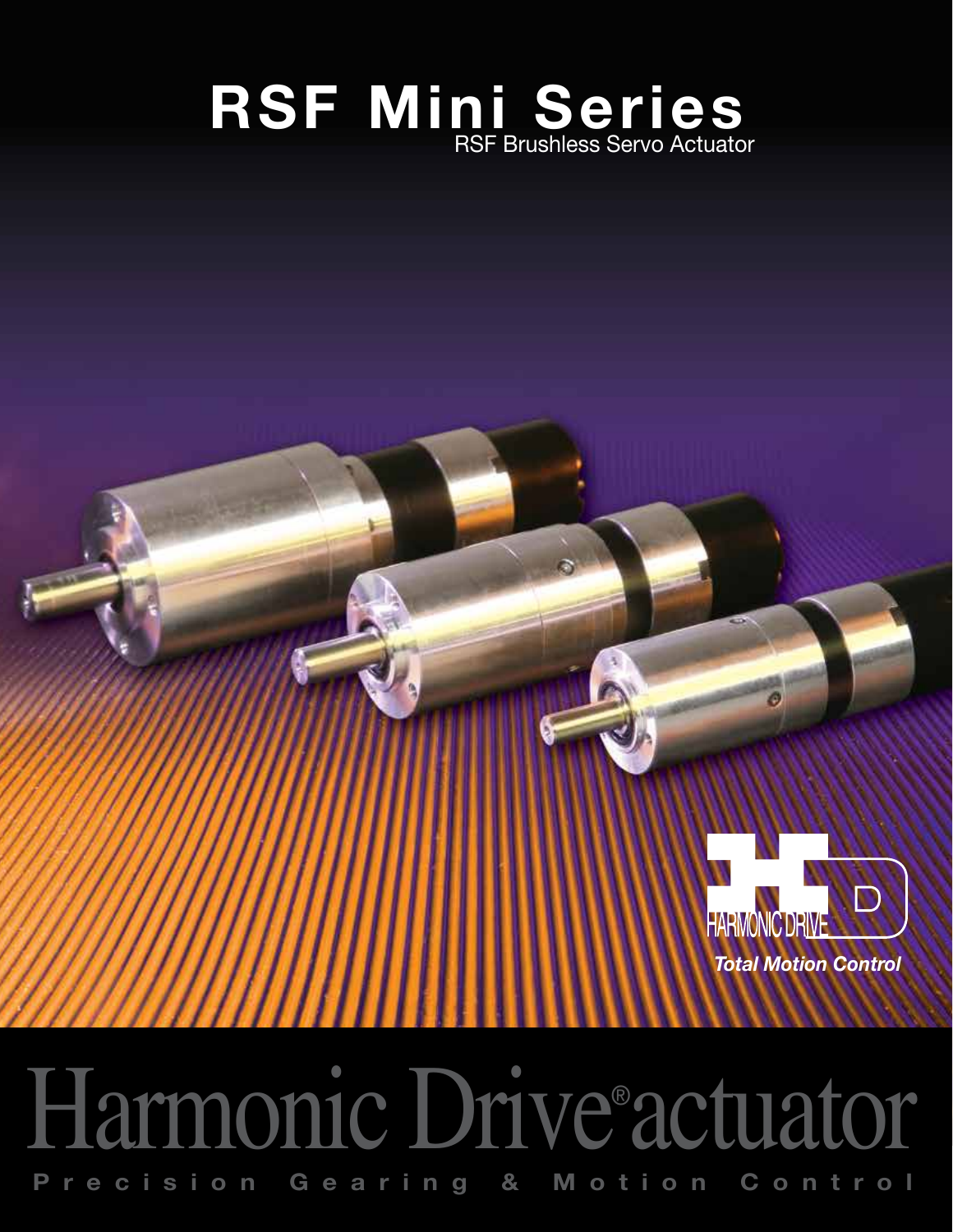#### **1. Applicable Models**

This Specification applies to the RSF-B mini Series with parallel encoder and supply voltage DC 24V. The sizes available are:

- 1) RSF-8B-XXX-F100-24B
- 2) RSF-11B-XXX-F100-24B
- 3) RSF-14B-XXX-F100-24B

#### **2. Model Ordering Code**



#### **3. Specifications**

#### **3-1 Actuator**

#### **Table 1 General specifications of RSF-8B/11B/14B**

| ltem                       | <b>Environmental Conditions</b>            |
|----------------------------|--------------------------------------------|
| Operate temperature        | $0 - 40$ °C                                |
| Storage temperature        | $-20 - 60$ °C                              |
| Operate / Storage humidity | 20~80%RH (No condensation)                 |
| Vibration resistance       | 25 m/s <sup>2</sup> (Frequency: 10~400 Hz) |
| Impact resistance          | 300 $m/s^2$                                |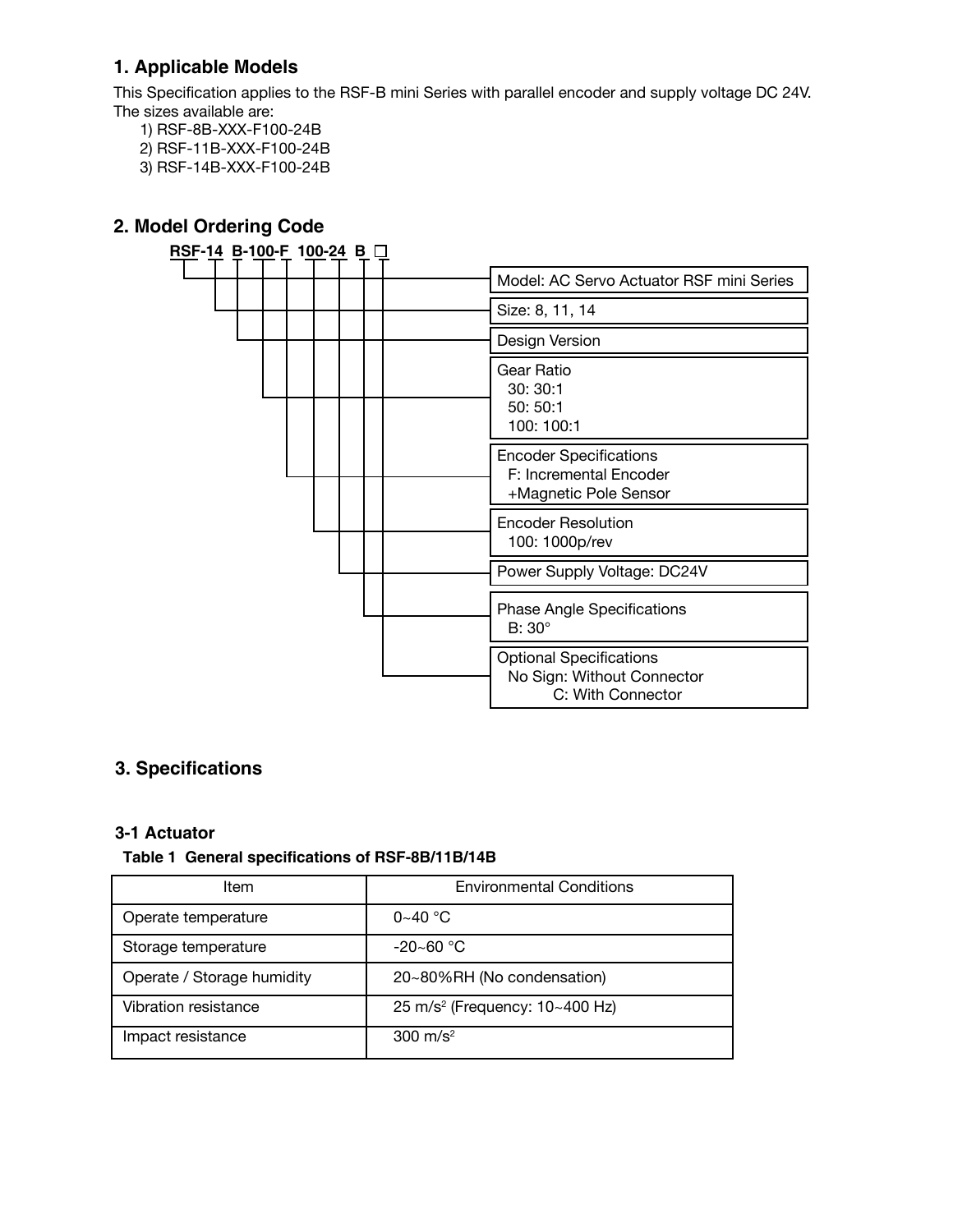#### **Table 2 Ability Specifications**

| Model                                  |                    | RSF-8B                                             |                                       | <b>RSF-11B</b> |                        |        | <b>RSF-14B</b>   |        |        |        |        |
|----------------------------------------|--------------------|----------------------------------------------------|---------------------------------------|----------------|------------------------|--------|------------------|--------|--------|--------|--------|
| Item                                   |                    |                                                    | 30                                    | 50             | 100                    | 30     | 50               | 100    | 30     | 50     | 100    |
| Power Suppy Voltage                    |                    | $\vee$                                             |                                       |                |                        |        | DC <sub>24</sub> |        |        |        |        |
| Maximum Torque                         | ☀                  | <b>Nm</b>                                          | 1.8                                   | 3.3            | 4.8                    | 4.5    | 8.3              | 11     | 9.0    | 18     | 28     |
| Maximum Speed                          | ☀                  | rpm                                                | 200                                   | 120            | 60                     | 200    | 120              | 60     | 200    | 120    | 60     |
| Maximum Current                        | ⋇                  | A                                                  | 3.8                                   | 3.9            | 2.9                    | 14.4   | 15.8             | 9.4    | 14.4   | 17.2   | 12.3   |
| Allowable Continuous<br>Torque         | ⋇                  | Nm                                                 | 0.78                                  | 1.4            | 2.0                    | 1.1    | 2.0              | 4.0    | 1.7    | 3.0    | 6.0    |
| <b>Allowable Continuous</b><br>Current | ☀                  | Α                                                  | 2.0                                   | 2.0            | 1.5                    | 5.0    | 4.9              | 4.9    | 4.9    | 4.7    | 4.7    |
| Allowable Continuous<br>Speed          | ⋇                  | rpm                                                | 100                                   | 60             | 30                     | 100    | 60               | 30     | 100    | 60     | 30     |
| Continuous torque at stall             |                    | Nm                                                 | 0.95                                  | 1.7            | 3.5                    | 1.7    | 3.0              | 5.7    | 2.5    | 4.5    | 9.0    |
|                                        | ⋇                  | Kgfcm                                              | 9.2                                   | 16             | 36                     | 17     | 31               | 58     | 26     | 46     | 92     |
|                                        |                    | Nm/A                                               | 0.62                                  | 1.1            | 2.1                    | 0.40   | 0.66             | 1.5    | 0.76   | 1.3    | 2.6    |
| <b>Torque Constant</b>                 |                    | Kgfcm/A                                            | 6.3                                   | 11             | 21                     | 4.1    | 6.7              | 15     | 7.8    | 13     | 27     |
| <b>EMF Constant</b>                    |                    | $V$ (rpm)                                          | 0.07                                  | 0.11           | 0.22                   | 0.04   | 0.07             | 0.15   | 0.08   | 0.13   | 0.28   |
| <b>Phase Resistance</b>                |                    | $\Omega$ (25°C)                                    | 0.93                                  |                | 0.19                   |        |                  | 0.26   |        |        |        |
| Phase Inductance                       |                    | mH                                                 | 0.45                                  |                | 0.10                   |        |                  | 0.19   |        |        |        |
|                                        | GD <sup>2</sup> /4 | $\times$ 10 <sup>-2</sup><br>k·gm²                 | 0.06                                  | 0.16           | 0.65                   | 0.18   | 0.49             | 2.0    | 0.41   | 1.1    | 4.5    |
| Moment of Inertia <sup>4)</sup>        | J                  | $\times$ 10 <sup>-2</sup><br>kgf·cm·s <sup>2</sup> | 0.60                                  | 1.7            | 6.6                    | 1.8    | 5.0              | 20     | 4.1    | 11     | 46     |
| Allowable Radial Load                  |                    | $\mathsf{N}$                                       |                                       | 196            |                        | 245    |                  |        | 392    |        |        |
|                                        |                    | kgf                                                | 20                                    |                | 25                     |        |                  | 40     |        |        |        |
| N<br>Allowable Thrust Load<br>kgf      |                    |                                                    | 98                                    |                | 196                    |        |                  | 392    |        |        |        |
|                                        |                    |                                                    | 10                                    |                |                        | 20     |                  |        | 40     |        |        |
| One-Way Positioning<br>Accuracy        |                    | arc/sec                                            | 180                                   | 150            | 150                    | 150    | 120              | 120    | 150    | 120    | 120    |
| Quad Encoder Resolution <sup>5)</sup>  |                    | p/rev                                              | 120000                                | 200000         | 400000                 | 120000 | 200000           | 400000 | 120000 | 200000 | 400000 |
| Mass                                   |                    | kg                                                 | 0.3                                   |                | 0.5<br>0.8             |        |                  |        |        |        |        |
| Servo Drive Combinations               |                    | DC24V                                              | DCJ-055-09, DDP-090-09,<br>DEP-090-09 |                | DDP-090-36, DEP-090-36 |        |                  |        |        |        |        |
|                                        |                    |                                                    | HA-680-4B-24                          |                | HA-680-6B-24           |        |                  |        |        |        |        |

1) The table shows output values of the actuator.

2) All specifications are applicable for actuators mounted on an aluminum heat sink of size: 150 x 150 x 6(mm)

3) Values for saturated actuator temperature. Other values are for actuator temperature of 20°C.

4) The moment of inertia is the total value of the motor shaft and gear moment of inertia values converted to the output side.

5) Quad encoder resolution is (motor shaft encoder resolution) x 4 x (gear ratio)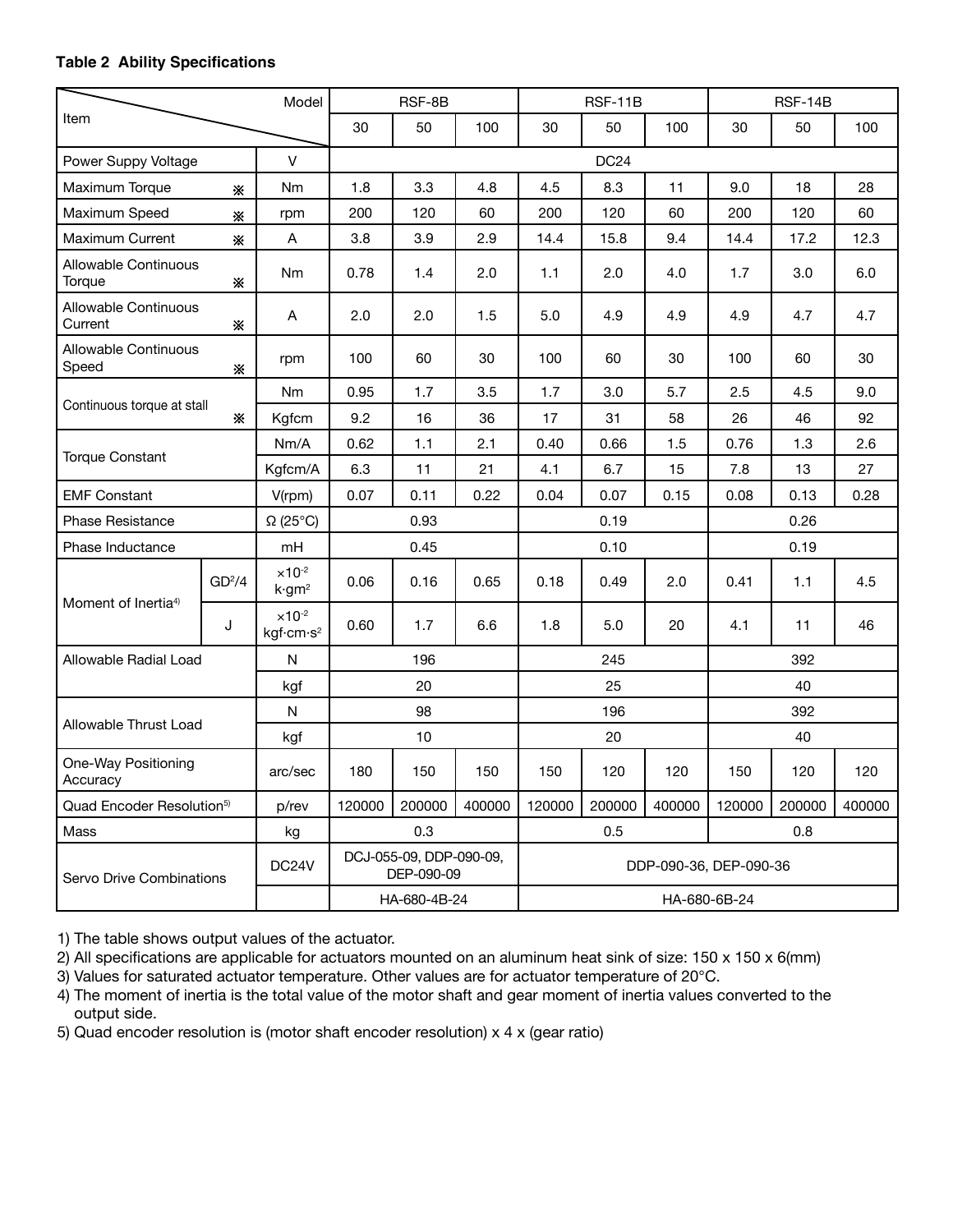## **3-2 Encoder Specifications**

#### **Table 3 Magnetic pole sensor** (buildt in the motor)

| Item                 | Unit | Specification    |
|----------------------|------|------------------|
| Signal               |      | U, U, V, V, W, W |
| Power supply voltage |      | $DC + 5 + 5\%$   |
| Current consumption  | mA   | 250 max          |
| Output circuit form  |      | Line driver      |

#### **Table 4 Encoder**

| Item                 | Unit  | Specification                                             |
|----------------------|-------|-----------------------------------------------------------|
| <b>Type</b>          |       | Incremental, rectangular wave, 8-wires                    |
| Signal               |       | A, $\overline{A}$ , B, $\overline{B}$ , Z, $\overline{Z}$ |
| Resolution           | p/rev | 1000                                                      |
| Power supply voltage | v     | DC +5 $\pm$ 5%                                            |
| Current consumption  | mA    | 170 max                                                   |
| Output circuit form  |       | Line driver                                               |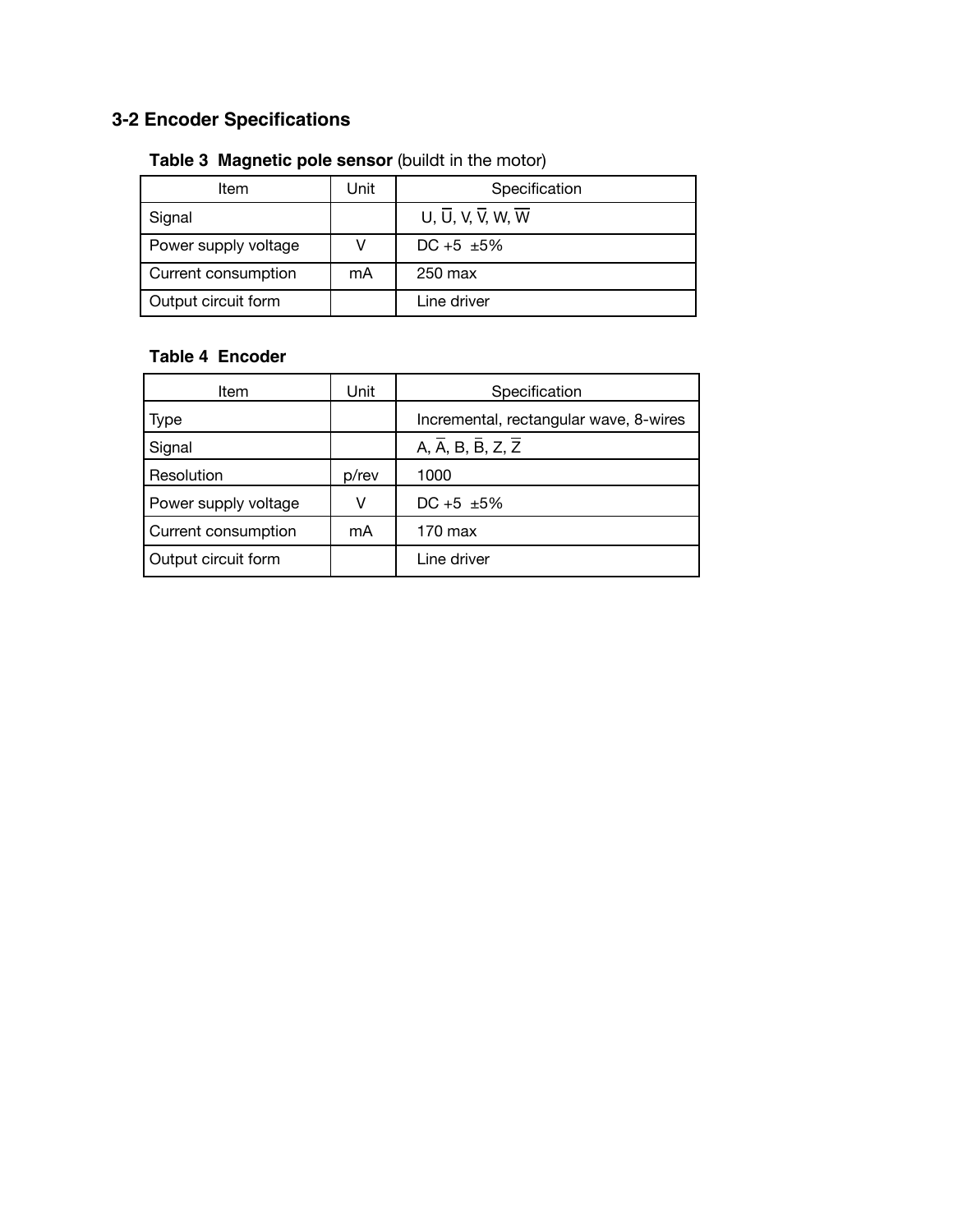## ● Signal waveform **• Signal waveform**

![](_page_4_Figure_1.jpeg)

Fig.1 A,B and Z signal and relationship with U-N motor EMF waveform with CW rotation facing the output shaft end

![](_page_4_Figure_3.jpeg)

Fig.2 U,V and W signal and relationship with Motor's EMF with CW rotation facing the output shaft end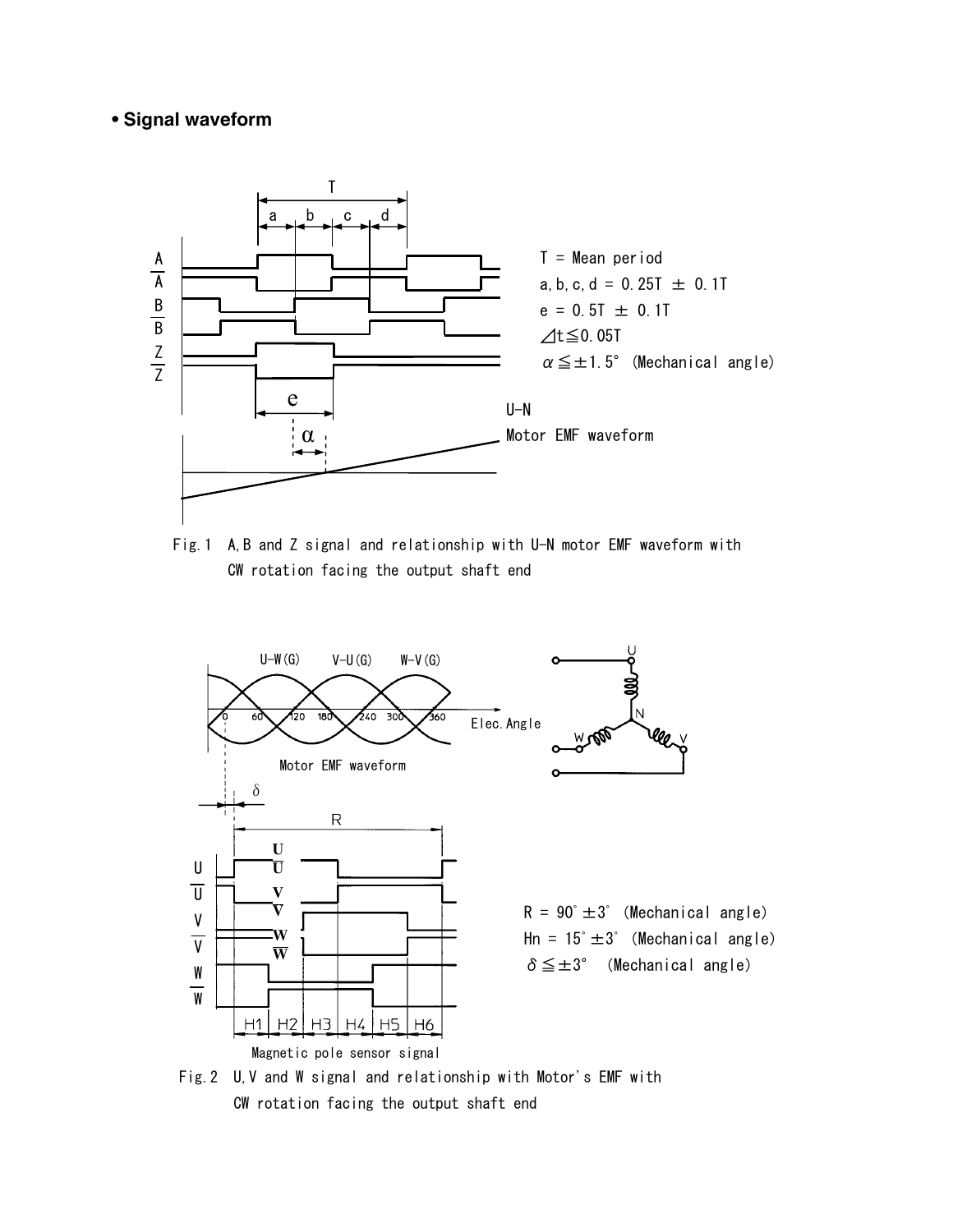#### **• Color code for leads**

Color code for motor, encoder and magnetic pole sensor leads shown in Table 5

### **Table 5 Color code 3-4 Color code for leads**

| Motor leads        |        | Hall sensor leads |             | Encoder leads |                         |  |
|--------------------|--------|-------------------|-------------|---------------|-------------------------|--|
| Color              | Signal | Color             | Signal      | Color         | Signal                  |  |
| Red                | U      | <b>Brown</b>      | U           | <b>Brown</b>  | A                       |  |
| White              | V      | <b>Blue</b>       | –<br>U      | <b>Blue</b>   | A                       |  |
| <b>Black</b>       | W      | Red               | V           | Red           | B                       |  |
| <b>PE</b><br>Green |        | Green             | V           | Green         | $\overline{\mathsf{B}}$ |  |
|                    | Yellow | W                 | Yellow      | Z             |                         |  |
|                    |        | Orange            | W           | Orange        | $\overline{z}$          |  |
|                    |        | White             | $+5V$ (Vcc) | White         | $+5V$ (Vcc)             |  |
|                    |        | <b>Black</b>      | OV (GND)    | <b>Black</b>  | OV (GND)                |  |
|                    |        |                   |             | Shield        | Floating                |  |

#### **• Output circuit and example for receiving signal**

**3-5 Output circuit and example for receiving signal**

![](_page_5_Figure_5.jpeg)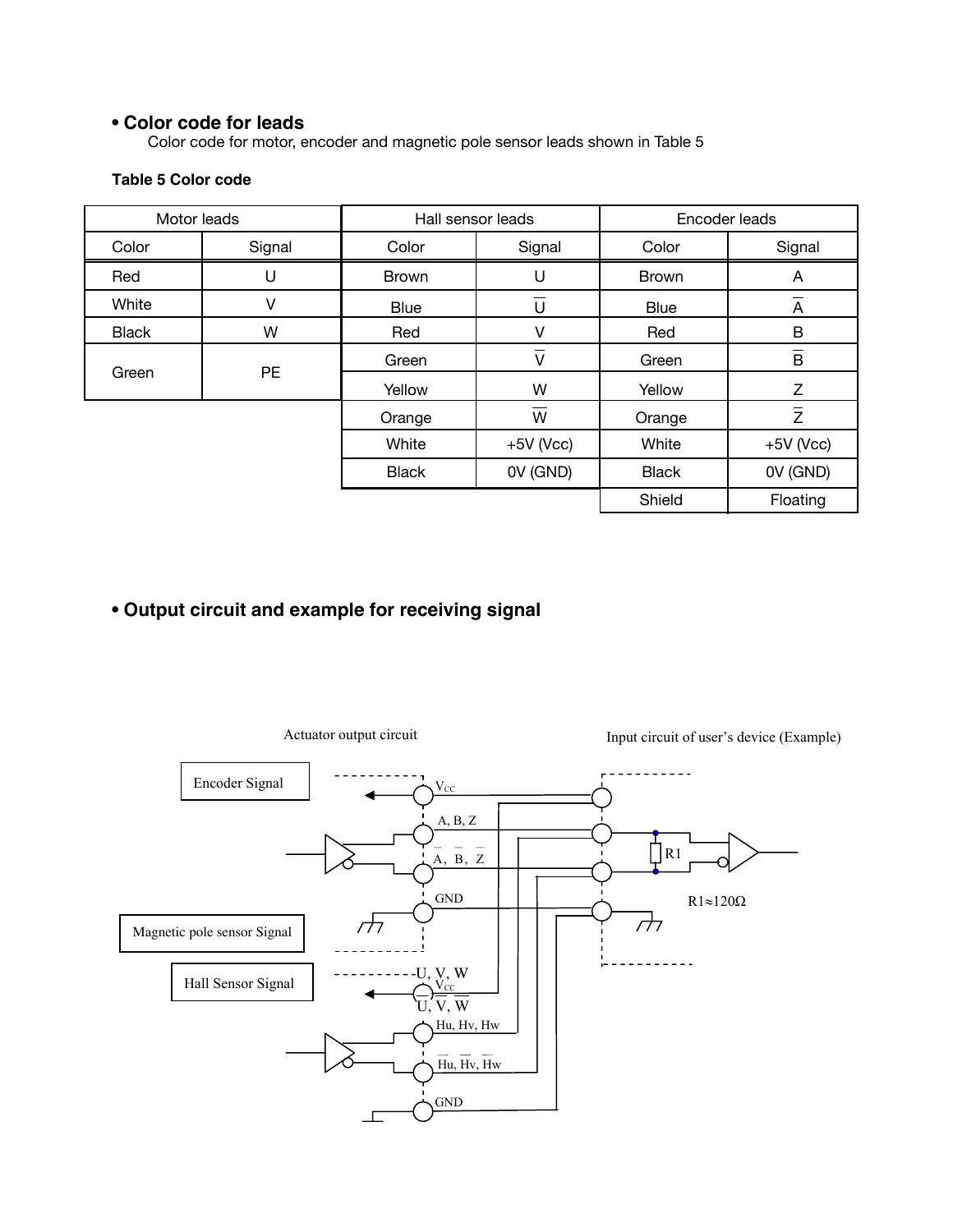# **4. External Dimensions**

#### RSF-8B-XXX-F100-24B

![](_page_6_Figure_2.jpeg)

DETAIL-A

![](_page_6_Figure_4.jpeg)

RSF-11B-XXX-F100-24B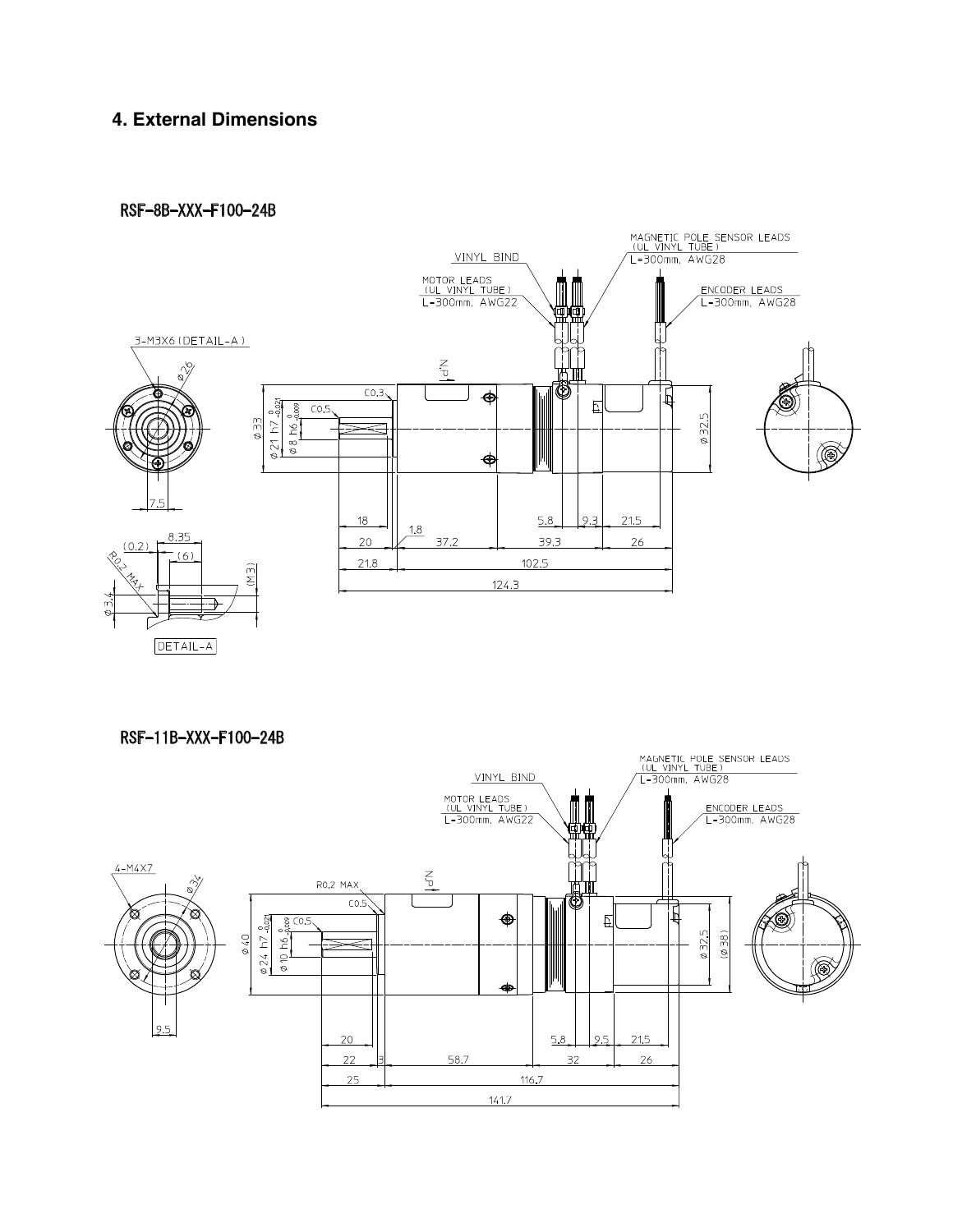#### RSF-14B-XXX-F100-24B

![](_page_7_Figure_1.jpeg)